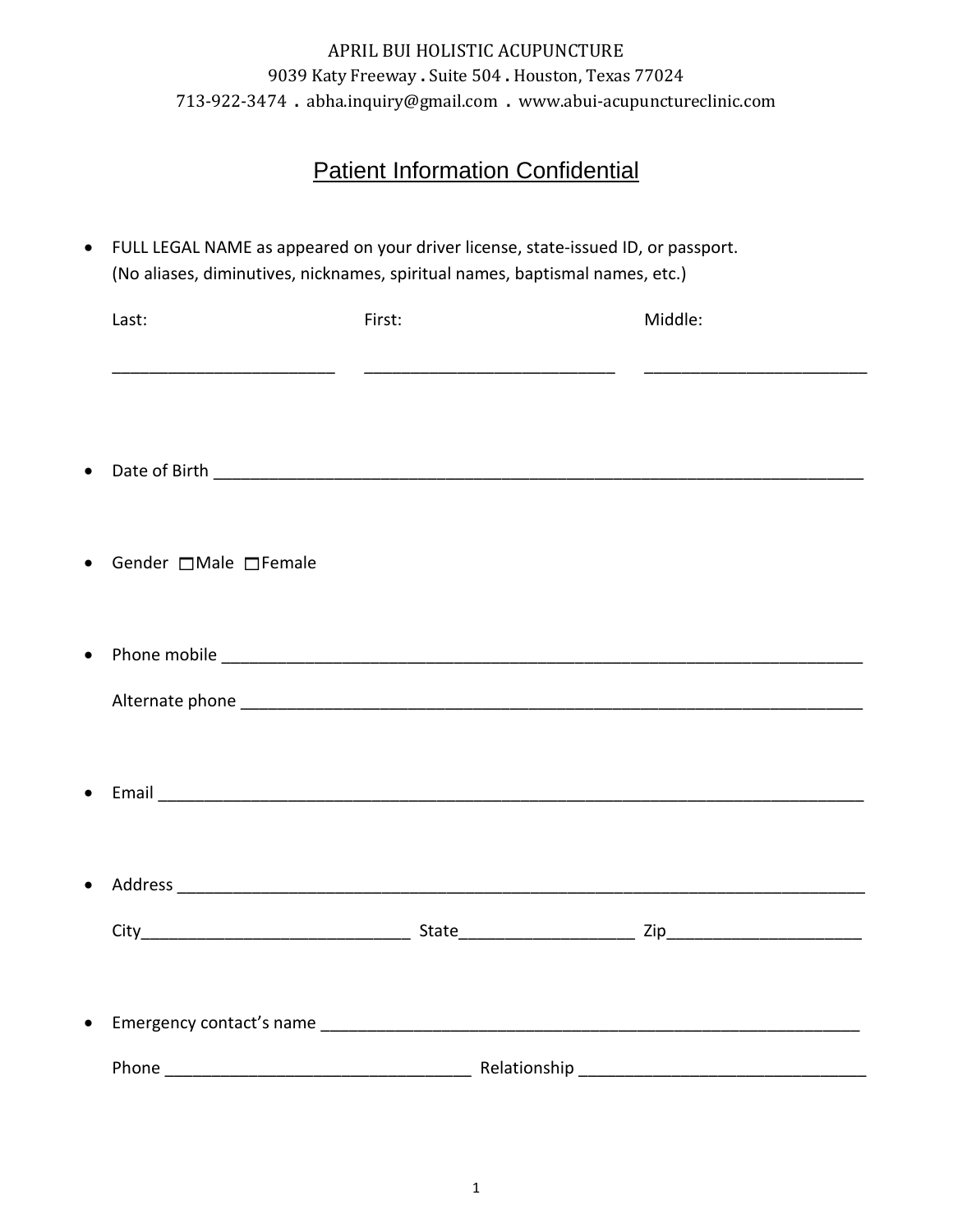|  | PATIENT'S NAME: (Last) | First. | (Middle) |
|--|------------------------|--------|----------|
|--|------------------------|--------|----------|

#### **MEDICATIONS & SUPPLEMENTS**

Please list all medications and supplements that you are currently taking whether or not your medications and supplements directly relate to the condition(s) which you're seeking treatment with us. It is your responsibility to fully disclose all your medications and supplements so that we can properly evaluate, diagnose, and administer your treatment as well as to avoid potential herb-drug adverse interactions.

| Medications, prescribed or over-the-counter: | Purpose: |                             | How long: |
|----------------------------------------------|----------|-----------------------------|-----------|
|                                              |          |                             |           |
|                                              |          |                             |           |
|                                              |          |                             |           |
|                                              |          |                             |           |
|                                              |          |                             |           |
|                                              |          |                             |           |
|                                              |          |                             |           |
|                                              |          |                             |           |
|                                              |          |                             |           |
| Surgeries in the past 10 years:              |          | Date                        |           |
| Are you wearing a pacemaker? □No □Yes        |          | Other devices or implants : |           |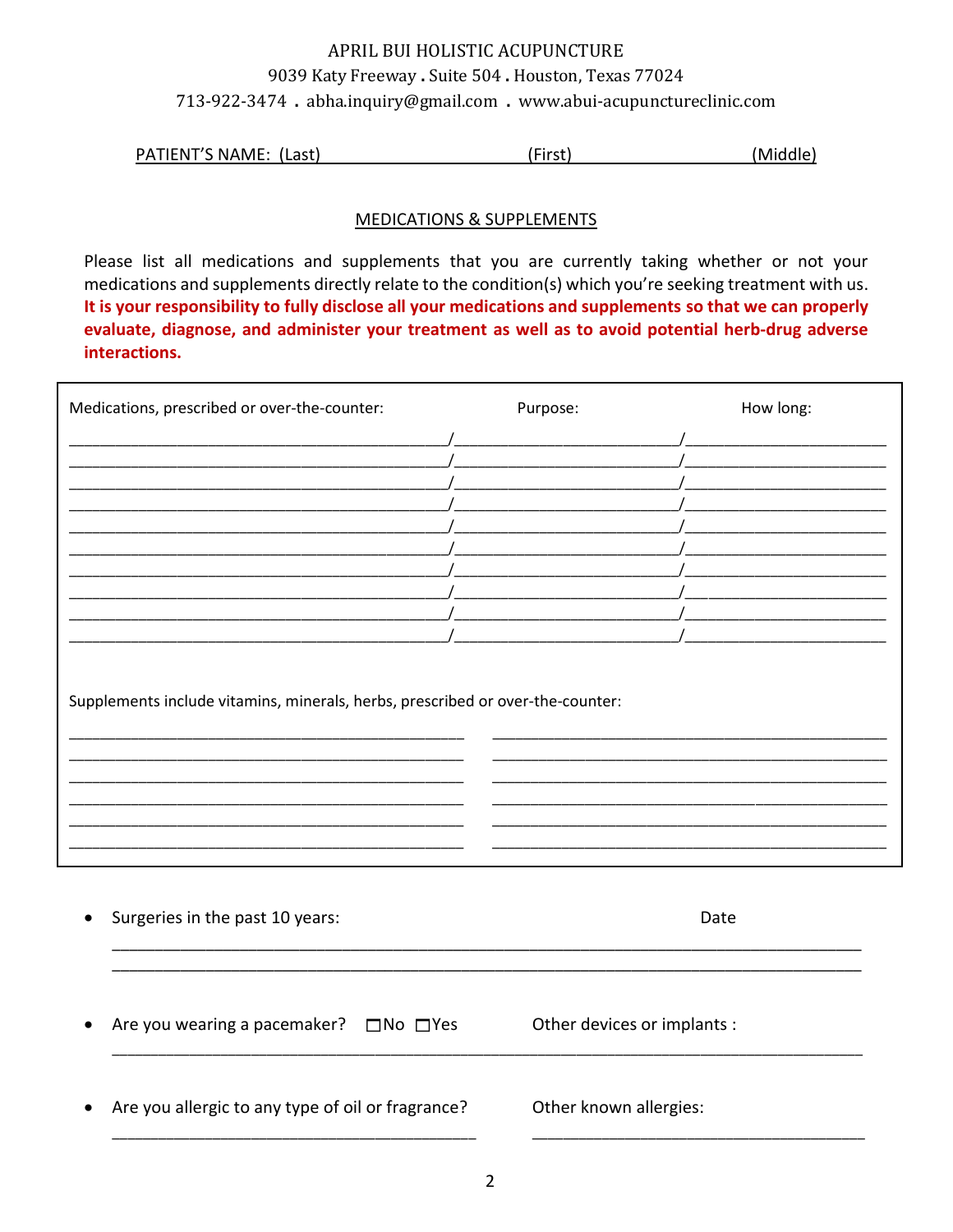#### 9039 Katy Freeway **.** Suite 504 **.** Houston, Texas 77024

#### 713-922-3474 **.** [abha.inquiry@gmail.com](mailto:abha.inquiry@gmail.com) **.** [www.abui-acupunctureclinic.com](http://www.abui-acupunctureclinic.com/)

| PATIENT'S NAME: (Last)                                                                                                                                                                     |                                                                                                                                                                   | (First)                                                                                                                                                          | (Middle)                                                                                                                                                                                                                                  |
|--------------------------------------------------------------------------------------------------------------------------------------------------------------------------------------------|-------------------------------------------------------------------------------------------------------------------------------------------------------------------|------------------------------------------------------------------------------------------------------------------------------------------------------------------|-------------------------------------------------------------------------------------------------------------------------------------------------------------------------------------------------------------------------------------------|
| $(\checkmark)$ All that applies:                                                                                                                                                           |                                                                                                                                                                   |                                                                                                                                                                  |                                                                                                                                                                                                                                           |
| COVID-19, date<br>Heart disease<br>High blood pressure<br>Stroke<br>High cholesterol<br>Hyperglycemia<br>Hypoglycemia<br><b>Diabetes</b><br>Chronic fatigue<br>Hypothyroid<br>Hyperthyroid | Seizures<br><b>COPD</b><br>Allergies<br>Sinus disorders<br><b>Bronchitis</b><br>Cold/Flu<br>Asthma<br>Arthritis-rheum<br>Arthritis-osteo<br>Gout<br>Hernia hiatal | <b>IBS</b><br>Crohn's disease<br><b>Diverticulitis</b><br>Ulcer<br>Gastritis<br>Cataracts<br>Glaucoma<br>Headaches<br>Migraines<br>Liver fatty<br>Liver enlarged | Sleep disorders<br>Bell's palsy<br>Anemia<br>Hemophilia<br>Renal failure □ left □ right<br>Urinary tract infection<br>Shingles<br>Hepatitis □A □B □C □D □E<br>Herpes: $\Box$ genital $\Box$ oral<br>_STD, type:_______<br>HIV+: cd4 viral |
| Fibromyalgia                                                                                                                                                                               | Hernia inguinal                                                                                                                                                   | Multiple sclerosis                                                                                                                                               | AIDS: cd4 viral                                                                                                                                                                                                                           |
| Tumor, where:                                                                                                                                                                              |                                                                                                                                                                   |                                                                                                                                                                  | □ benign □ malignant, provide details in Cancer Section                                                                                                                                                                                   |
| Thrombo-phlebitis<br>Hair loss excessive<br><b>Excessive sweating</b><br><b>Excessive heat</b><br>Indigestion/bloating<br>Acid reflux/heartburn<br>Abdominal pain<br>Nausea/vomit          | <b>Dizziness</b><br>Vertigo<br>Varicose veins<br>Edema<br>Poor appetite<br>Excessive hunger<br><b>Excessive thirst</b><br>Foul breath                             | Acne<br>Hives/Rashes<br>Eczema<br>Psoriasis<br>Diarrhea chronic<br>Constipation<br>Blood in stool<br>Hemorrhoids                                                 | Anal sores, eruptions<br>Rectal prolapse<br>Gallstones<br>Parasites/worms<br><b>Heart palpitations</b><br>Chest pain<br>Difficult breathing □wheezing<br>Chronic cough adry aphlegm                                                       |
| Urinary incontinence<br>Night urination excessive<br><b>Hesitant urination</b><br>Strong odor in urine<br><b>Burning urination</b>                                                         | Painful urination<br>Copious urine<br>Scanty urine<br>Blood in urine<br>Dark urine                                                                                | Cloudy urine<br>Bladder prolapse<br>Stones kidney<br>Stones bladder<br>Ringing in ears                                                                           | Pressure, stuffiness in ears<br>Teeth/gum problems, chronic<br>Vision, very poor<br>Hearing, very poor<br>Deafness $\Box$ full $\Box$ partial                                                                                             |

## **Do you have diminished or total loss of feeling and sensitivity to temperature heat & cold or to the touch in any areas of the body?** No Yes, location(s)\_\_\_\_\_\_\_\_\_\_\_\_\_\_\_\_\_\_\_\_\_\_\_\_\_\_\_\_\_\_\_\_\_\_\_\_\_\_\_\_\_\_\_\_\_\_\_\_\_\_\_\_

| NEURO/MUSCULAR/SKELETAL:                |                                                                |                                                                                                                                            |  |  |  |
|-----------------------------------------|----------------------------------------------------------------|--------------------------------------------------------------------------------------------------------------------------------------------|--|--|--|
| Carpel tunnel<br>Tendonitis<br>Bursitis | Bones broken/fractured<br>Muscle weakness<br>Restricted joints | <i>__</i> Sciatica □left leg □right leg □front □back □side<br>$\Box$ Neuropathy $\Box$ hands/fingers $\Box$ feet/toes<br>Paralysis, where: |  |  |  |
| Disc degeneration, location             |                                                                | Spinal stenosis, location                                                                                                                  |  |  |  |
| Disc herniated, location                |                                                                | Pinched nerve, location                                                                                                                    |  |  |  |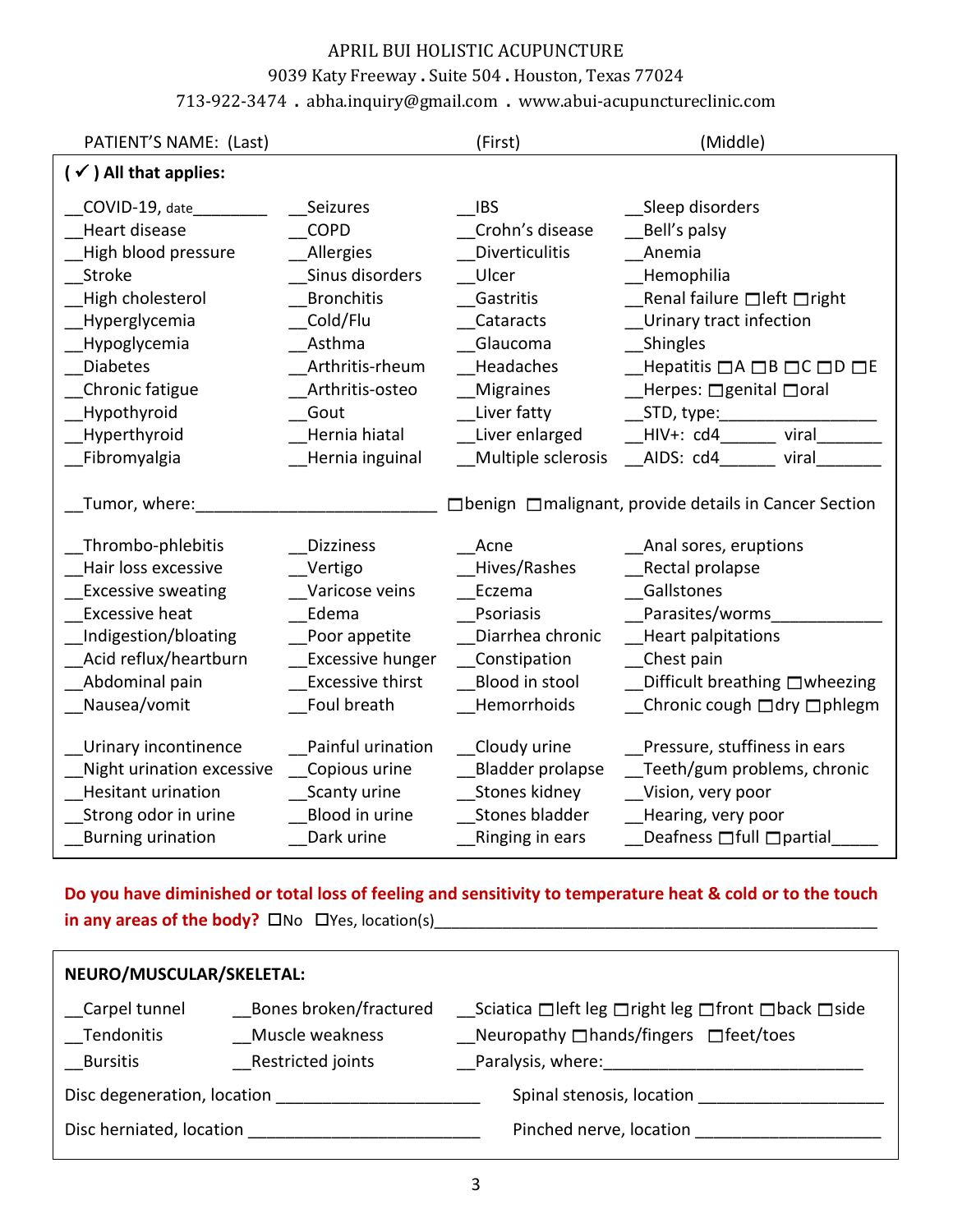#### 9039 Katy Freeway **.** Suite 504 **.** Houston, Texas 77024

713-922-3474 **.** [abha.inquiry@gmail.com](mailto:abha.inquiry@gmail.com) **.** [www.abui-acupunctureclinic.com](http://www.abui-acupunctureclinic.com/)

|                              | $713$ 722 $3171$ . abhaingan ye ginan.com . www.aburacupuncture.mnc.com                                                      |                                              |                                                                    |
|------------------------------|------------------------------------------------------------------------------------------------------------------------------|----------------------------------------------|--------------------------------------------------------------------|
| PATIENT'S NAME: (Last)       |                                                                                                                              | (First)                                      | (Middle)                                                           |
|                              | PAIN QUESTIONAIRE - Please circle the major areas of pain on pictures below.                                                 |                                              |                                                                    |
|                              | How long have you had the pain: ________days _______weeks _______months _______years                                         |                                              |                                                                    |
| $\bullet$<br>Pain increases: | Frequency of pain: □All day □Morning mostly □Evening mostly □Comes and goes<br>□with movement □when stationary □AM □PM other |                                              |                                                                    |
| Pain decreases:<br>$\bullet$ | □with movement □when stationary □AM □PM other_________                                                                       |                                              |                                                                    |
|                              | PAIN SCALE - indicate level of pain next to affected area(s)                                                                 |                                              | Pain sensation for affected area(s):                               |
| Lowest 1 2 3 4 5 6 7 8 9     |                                                                                                                              | 10 Highest<br>A: Achy<br>D: Dull<br>F: Fixed | M: Moving<br>B: Burning P: Pressure<br>S: Stabbing<br>T: Throbbing |
|                              |                                                                                                                              | 姗<br>₩                                       |                                                                    |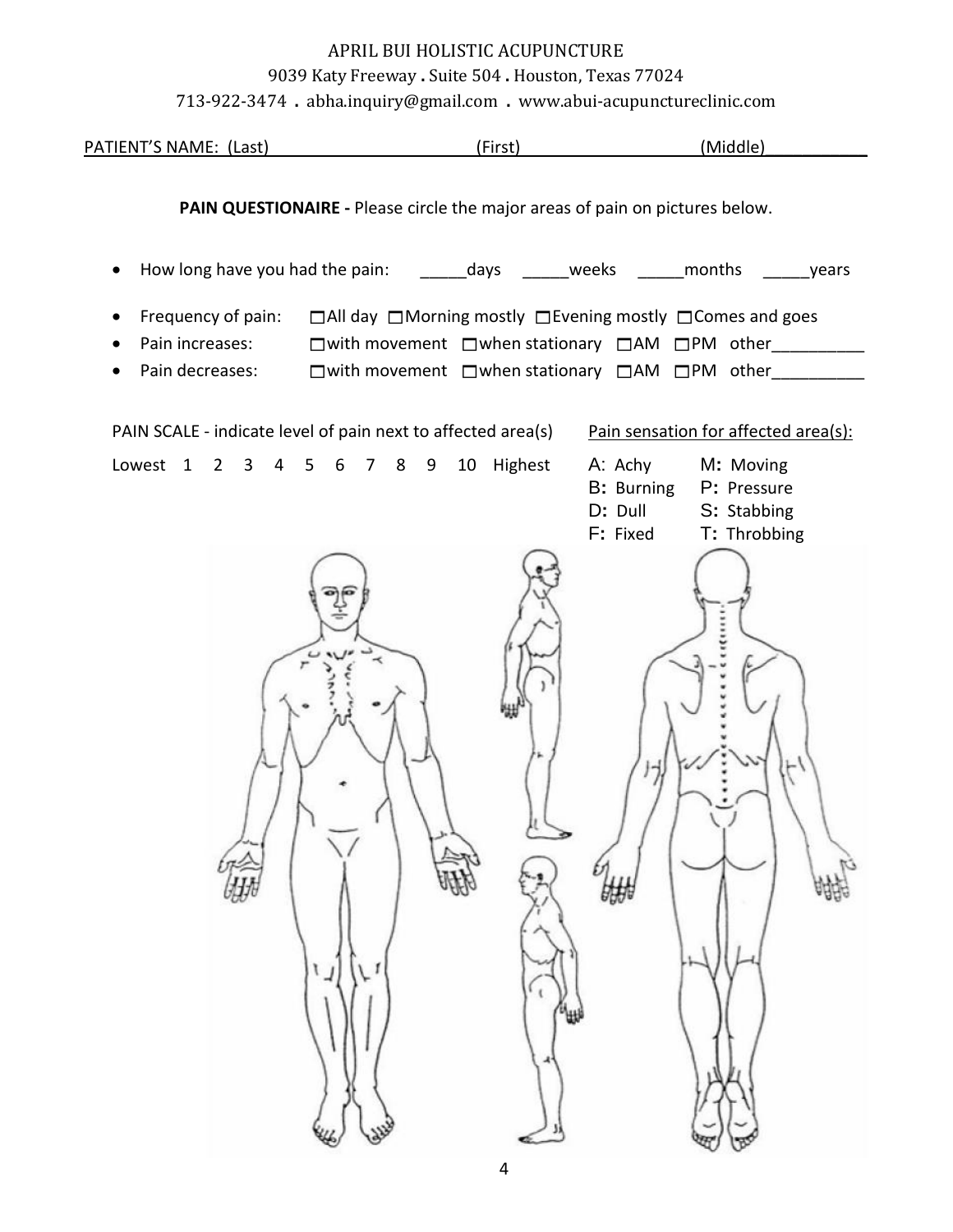#### 9039 Katy Freeway **.** Suite 504 **.** Houston, Texas 77024

### 713-922-3474 **.** [abha.inquiry@gmail.com](mailto:abha.inquiry@gmail.com) **.** [www.abui-acupunctureclinic.com](http://www.abui-acupunctureclinic.com/)

| PATIENT'S NAME: (Last)                                                                                                                                                                                                                                                                                                                                                                                         | (First)                                                                                                                                                                                                                                                                                     | (Middle)                                                                                                                                       |  |  |
|----------------------------------------------------------------------------------------------------------------------------------------------------------------------------------------------------------------------------------------------------------------------------------------------------------------------------------------------------------------------------------------------------------------|---------------------------------------------------------------------------------------------------------------------------------------------------------------------------------------------------------------------------------------------------------------------------------------------|------------------------------------------------------------------------------------------------------------------------------------------------|--|--|
| MEN:                                                                                                                                                                                                                                                                                                                                                                                                           |                                                                                                                                                                                                                                                                                             |                                                                                                                                                |  |  |
| Prostate enlarged<br>_Penile discharge<br>Prostatitis<br>Premature ejaculation<br>Urinary difficulty<br>_Painful ejaculation<br>Nocturnal emission<br>Testicular pain<br>_Erectile dysfunction<br>Infertile                                                                                                                                                                                                    | Libido decreased<br>Libido excessive<br>Low testosterone<br>Muscle weakness<br>Mood imbalance                                                                                                                                                                                               | __Fatigue<br><b>Dizziness</b><br>Weight gain<br>Poor cognition<br>Vasectomy                                                                    |  |  |
| PSA/most recent test date: _______________, □normal □elevated___________                                                                                                                                                                                                                                                                                                                                       |                                                                                                                                                                                                                                                                                             |                                                                                                                                                |  |  |
| <b>WOMEN:</b>                                                                                                                                                                                                                                                                                                                                                                                                  |                                                                                                                                                                                                                                                                                             |                                                                                                                                                |  |  |
| Breast lumps<br>__Painful period<br>Mastitis<br>__Scanty period<br>Fibroids<br>_Irregular period<br><b>PID</b><br>_Prolonged period<br>__Cysts<br>_Absent period<br>__Endometriosis<br>Hot flashes<br>__Hair loss<br>_Night sweat<br>Dry skin<br>Weight gain<br>__Energy low<br>Muscle weakness Libido low                                                                                                     | __PMS, severe<br>Heavy period Vaginal infections recurring<br>_Excessive vaginal discharge<br>Vaginal dryness<br>Painful intercourse<br>_Prolapsed uterus<br>Irritability<br><b>Dizziness</b><br>Anxiety<br>__Memory poor<br>_Cognition poor<br>Panic attacks<br>__Depression<br>Sleep poor | <b>Breastfeeding</b><br>Infertile<br>Miscarriage, habitual<br>Pregnancy disorders<br>Postpartum disorders<br>Hysterectomy<br>Other conditions: |  |  |
| Menstruation, date of last period: The manuscript of all days:                                                                                                                                                                                                                                                                                                                                                 |                                                                                                                                                                                                                                                                                             |                                                                                                                                                |  |  |
| Cycle: $\Box$ Regular $\Box$ Irregular $\Box$ Very short<br>Pain: □Abdomen □Back □Breasts □Head □Legs<br>Volume: □ Normal □ Heavy-very heavy □ Light<br>■ Mild □ Medium □ Strong<br>$\Box$ Before $\Box$ During $\Box$ After<br>Clots: □ Few □ Lots □ Large □ Small<br>Color: □Pale □Red □Dark red □Black Water retention: □No □Yes<br>Strong odor: □No □Yes<br>Mood: □Irritable, angry □Depressed □Cry easily |                                                                                                                                                                                                                                                                                             |                                                                                                                                                |  |  |
|                                                                                                                                                                                                                                                                                                                                                                                                                |                                                                                                                                                                                                                                                                                             |                                                                                                                                                |  |  |
| Birth control: Pill DIUD DCondom DTubal ligation or sterilization DOther<br>Birth history, number of: ___Vaginal births ___C-sections ___Miscarriages ___Abortions ___Stillborn                                                                                                                                                                                                                                |                                                                                                                                                                                                                                                                                             |                                                                                                                                                |  |  |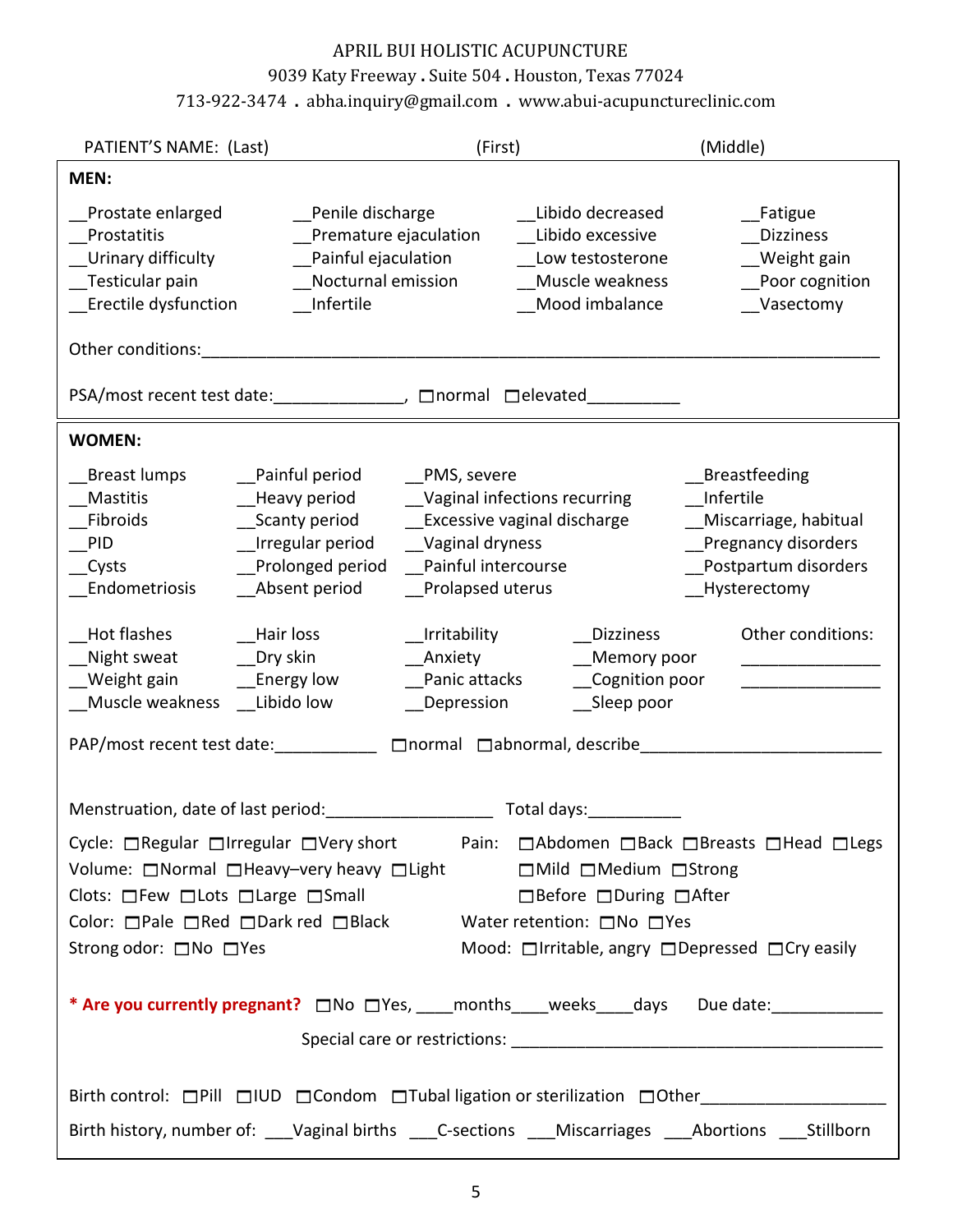## 9039 Katy Freeway **.** Suite 504 **.** Houston, Texas 77024

713-922-3474 **.** [abha.inquiry@gmail.com](mailto:abha.inquiry@gmail.com) **.** [www.abui-acupunctureclinic.com](http://www.abui-acupunctureclinic.com/)

| PATIENT'S NAME: (Last)                                                                          |                                               |  | (First)                    |  | (Middle)                                               |                           |
|-------------------------------------------------------------------------------------------------|-----------------------------------------------|--|----------------------------|--|--------------------------------------------------------|---------------------------|
| <b>CANCER HISTORY:</b>                                                                          |                                               |  |                            |  |                                                        |                           |
|                                                                                                 |                                               |  |                            |  |                                                        |                           |
| • Is cancer hormone-sensitive? □No □Yes, ___Estrogen sensitive ___Testosterone sensitive        |                                               |  |                            |  |                                                        |                           |
| ● Current status: □Remission since date_________________________ □Active, stage 1 2 3 4         |                                               |  |                            |  |                                                        |                           |
|                                                                                                 |                                               |  |                            |  |                                                        |                           |
| • Treatment(s):                                                                                 | Chemo from_____________ to______________      |  |                            |  |                                                        | Surgery, date____________ |
|                                                                                                 | Radiation from______________ to______________ |  |                            |  |                                                        | Other_________________    |
|                                                                                                 |                                               |  |                            |  |                                                        |                           |
| <b>EMOTIONAL, MENTAL:</b>                                                                       |                                               |  |                            |  |                                                        |                           |
| Suicidal Bipolar                                                                                |                                               |  | __ADD, ADHD _______Bulimia |  | <b>Example 2</b> Anorexia<br>Paranoia Mistory of abuse |                           |
|                                                                                                 |                                               |  |                            |  |                                                        |                           |
|                                                                                                 |                                               |  |                            |  |                                                        |                           |
| <b>Consumption of:</b>                                                                          |                                               |  |                            |  |                                                        |                           |
| • Stress level: □ Low □ Moderate □ High □ Very high                                             |                                               |  |                            |  |                                                        |                           |
| • Sleep: □ Rested upon waking □ Tired upon waking □ Wake often during night □ Disturbing dreams |                                               |  |                            |  |                                                        |                           |
| • Body temperature: □Normal □Mostly cold, __AM __PM   □Warm-Hot, __AM __PM                      |                                               |  |                            |  |                                                        |                           |
| Any other condition(s) you have that we should know about? Please explain:                      |                                               |  |                            |  |                                                        |                           |
|                                                                                                 |                                               |  |                            |  |                                                        |                           |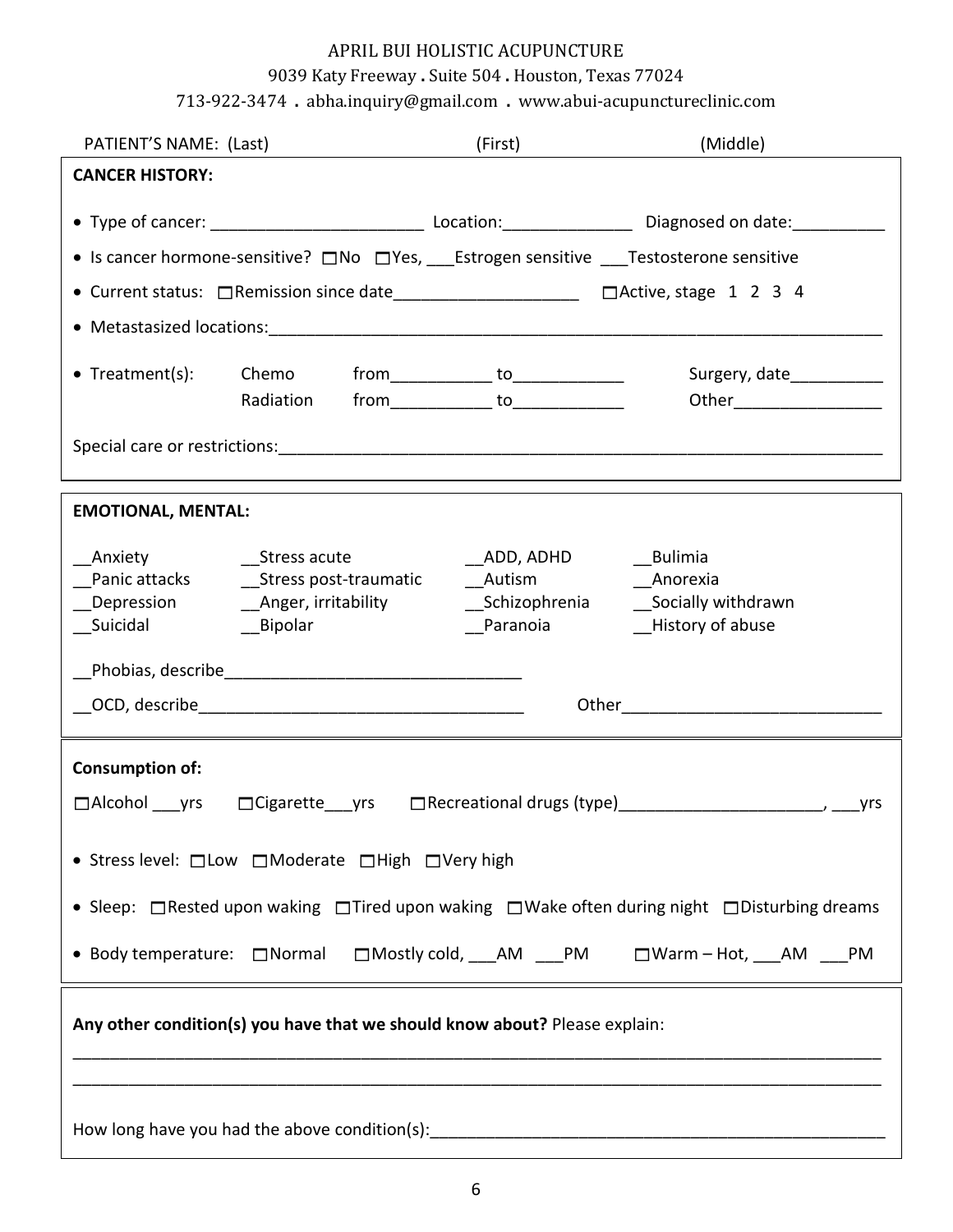### Notification of Prior Evaluation by a Physician

(Pursuant to the requirement of "183.6(e) of this title (relating to Denial of License; Discipline of License) and Tex. Occ Code Ann., "205.351, governing the practice of acupuncture.)

I (Patient's name in PRINT) \_\_\_\_\_\_\_\_\_\_\_\_\_\_\_\_\_\_\_\_\_\_\_\_\_\_\_\_\_\_\_\_\_\_ am notifying April Bui Holistic Acupuncture of the following:

• I have been evaluated by a physician or dentist for the condition being treated within 12 months before the acupuncture was performed. I understand that I should be evaluated by a physician or dentist for the condition being treated by the acupuncturist.

Yes No Patient's Initial\_\_\_\_\_\_\_\_\_ Date\_\_\_\_\_\_\_\_\_\_\_\_\_

• I have received a referral from my chiropractor within the last 30 days for acupuncture. After being referred by a chiropractor, if after 2 months or 20 treatments, whichever comes first, no substantial improvement occurs in the condition being treated, I understand that the acupuncturist is required to refer me to a physician. It is my responsibility and choice whether to follow this advice.

Yes No Patient's Initial\_\_\_\_\_\_\_\_\_ Date\_\_\_\_\_\_\_\_\_\_\_\_\_

NOTE: Exemptions according to Rule 183.6(e) Scope of Practice 3)… an acupuncturist holding a current and valid license may without an evaluation or a referral from a physician, dentist, or chiropractor perform acupuncture on a person for smoking addiction, weight loss, alcoholism, chronic pain, or substance abuse.